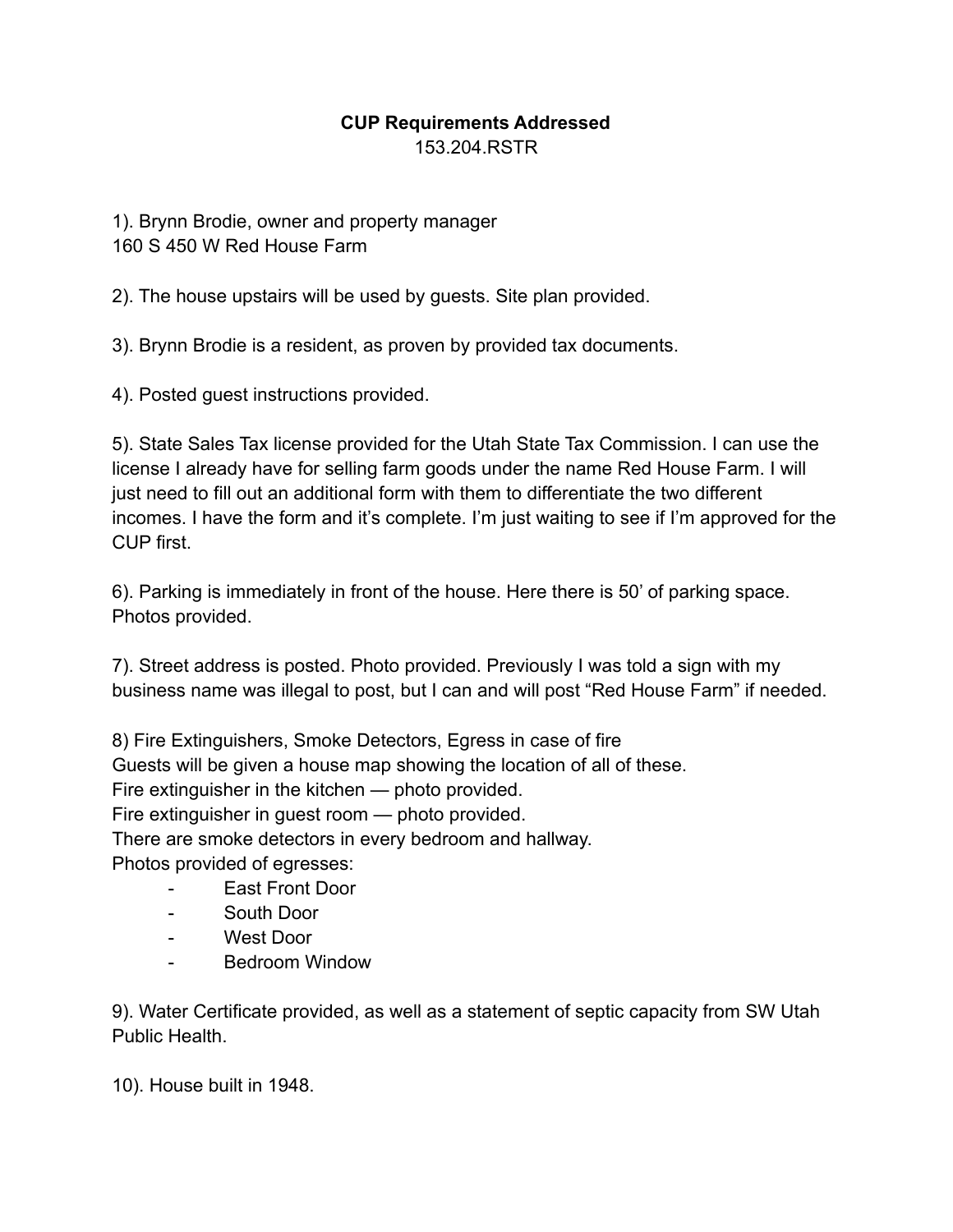## **Written instructions for guests**

Please note that I will not allow dogs/pets on the farm as they do not mix well with cows. This info will be clearly stated wherever the rstr is advertised.

Also, I will post fire restrictions if they are in effect. However, I will not encourage fires, and I will require permission first.

# **Welcome Guests!**

I hope you find the farmhouse comfortable, and that you enjoy the Boulder area. If we haven't met already, I look forward to it! I'm probably just out and about tinkering somewhere on the farm.

Please read the following carefully and make yourselves at home upstairs.

### **What you need to know:**

Firstly, please use the "Guest" parking spots directly in front of the house if you haven't done so already. These are the most convenient for you anyway.

Be aware that we are in a residential area, and we try to keep things quiet. So please be considerate of our neighbors. Note the map provided which shows the farm's boundaries. Most of the property is fenced so the boundaries are easy to understand. Make sure you don't trespass on a neighbors' property. Please also note where the public road ends just to the south of the farm. Do not walk beyond the grey gate.

Boulder is a Dark Sky town. That means we aspire to limiting light pollution which makes star-viewing fantastic! So please turn off outside lights when not needed, as well as interior lights when you retire. There are hallway night lights.

Quiet time is 10pm - 7am.

If you have garbage you'd like to dispose of, please use the trash container around the corner to the south (right) of the front porch.

Generally outdoor fires are not allowed. We are almost always in serious or extreme fire hazard conditions. Therefore if you are still really wanting to have a fire it's required that you ask me for permission first. If conditions allow I will help assist you with that.